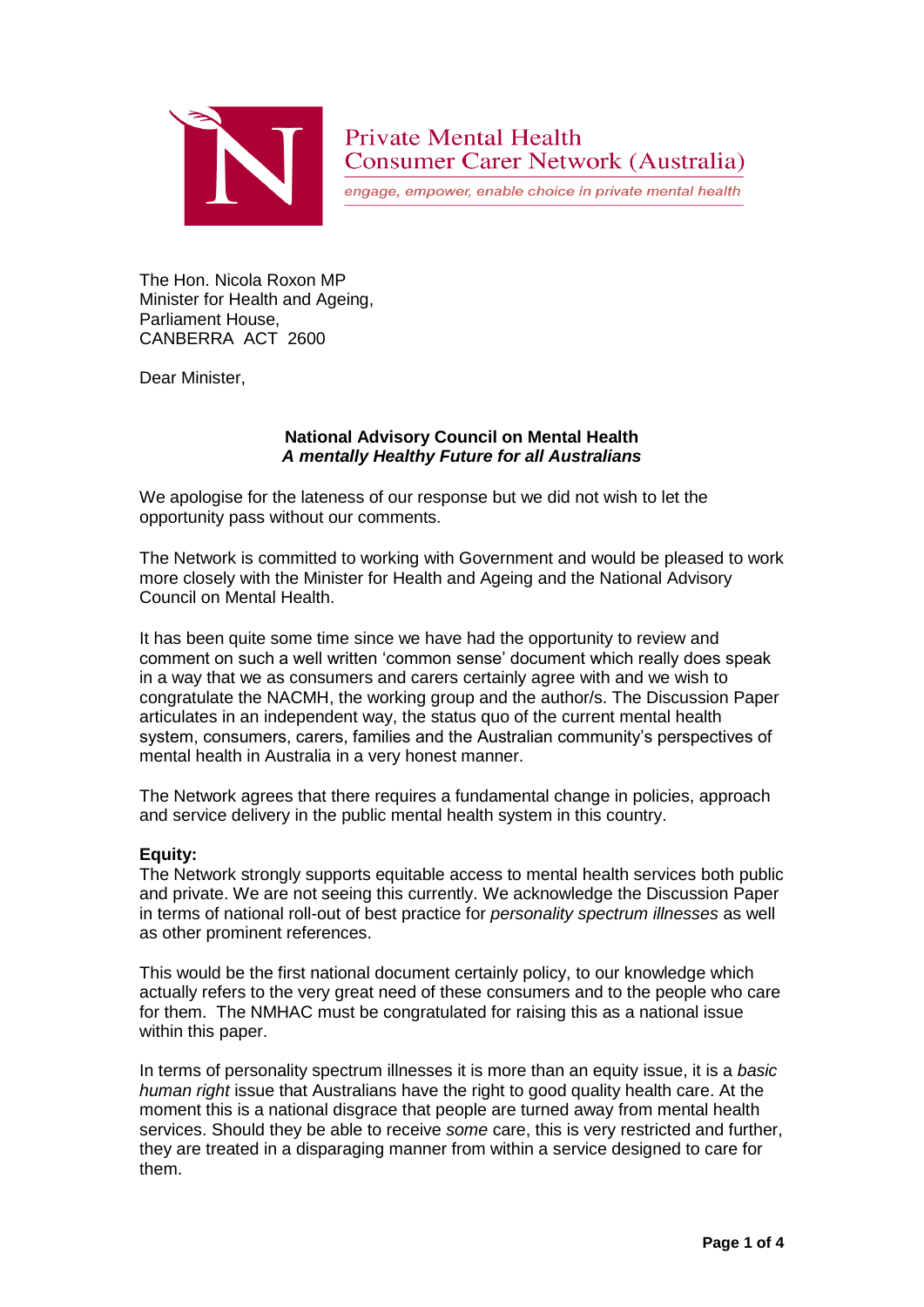We also know that *one third* of young people who suicide have borderline personality disorder.

### **Acute care:**

Whilst there is a concerted effort to treat consumers within a community setting, which the Network strongly supports, there also needs to be access to sufficient acute beds with appropriate lengths of stay for consumers to stabilise clinical interventions. What we are seeing are bottle necks in Emergency Departments, consumers being discharged prior to best clinical care and others being declined admission. All due to lack of acute care beds.

## **Community care:**

The Network strongly supports care for consumers within community settings. We also support the Discussion Paper in terms of social inclusion and targeting the most disadvantaged people as a priority.

## **Future:**

The Network shares the dream of the NMHAC in articulating what we all want and deserve from our mental health services.

There is and has been too much of a preoccupation and focus on schizophrenia and psychotic disorders. What we see is 80% of mental health services caring for a disorder which affects around 16% of the population. This is a harsh reality and whilst we feel uncomfortable in stating this, we do know that there are many others with just as complex needs who are missing out and not getting the services they need or deserve.

# **Childhood trauma:**

The other issue the Network wishes to strongly support in the Discussion Paper which not only mentions childhood abuse, but articulates the need to better address care for consumers by public mental health services with this background. The Network again congratulates the NMHAC.

Consumers and carers of mental health services in Australia are only too aware of the result of childhood sexual and other abuse and neglect and the development in many people of mental illness as a result. Many consumers have an identified association with depression, anxiety or mood disorders, obsessive behaviour and other mental illnesses. The mental health systems, both public and private are filled with people with these types of childhood histories.

We know that childhood abuse and neglect is on the rise in Australia. The latest figures available from the Australian Institute of Health and Welfare showed that 55,120 *substantiated* cases of child abuse and neglect were reported for the year 2007-2008. We can expect that these figures will be repeated for this year with a very large number of these children as adults, ending up in the mental health system. We have to ask, can we afford not to do anything for yet another year? Will that be an additional 55,000 per year, each year, with a high percentage needing future mental health care?

What we see is a public mental health system not currently equipped to provide necessary care. There are issues of time for clinicians with most consumers in community, acute and sub acute settings, having very limited time and access to a psychiatrist. This is usually a 15 minute or so consultation and is usually around medication issues. Registrars are not trained to undertake psychotherapy and rotate usually on a six month basis. Consultant psychiatrists just seem to not have either the time or opportunity of undertaking this much needed treatment.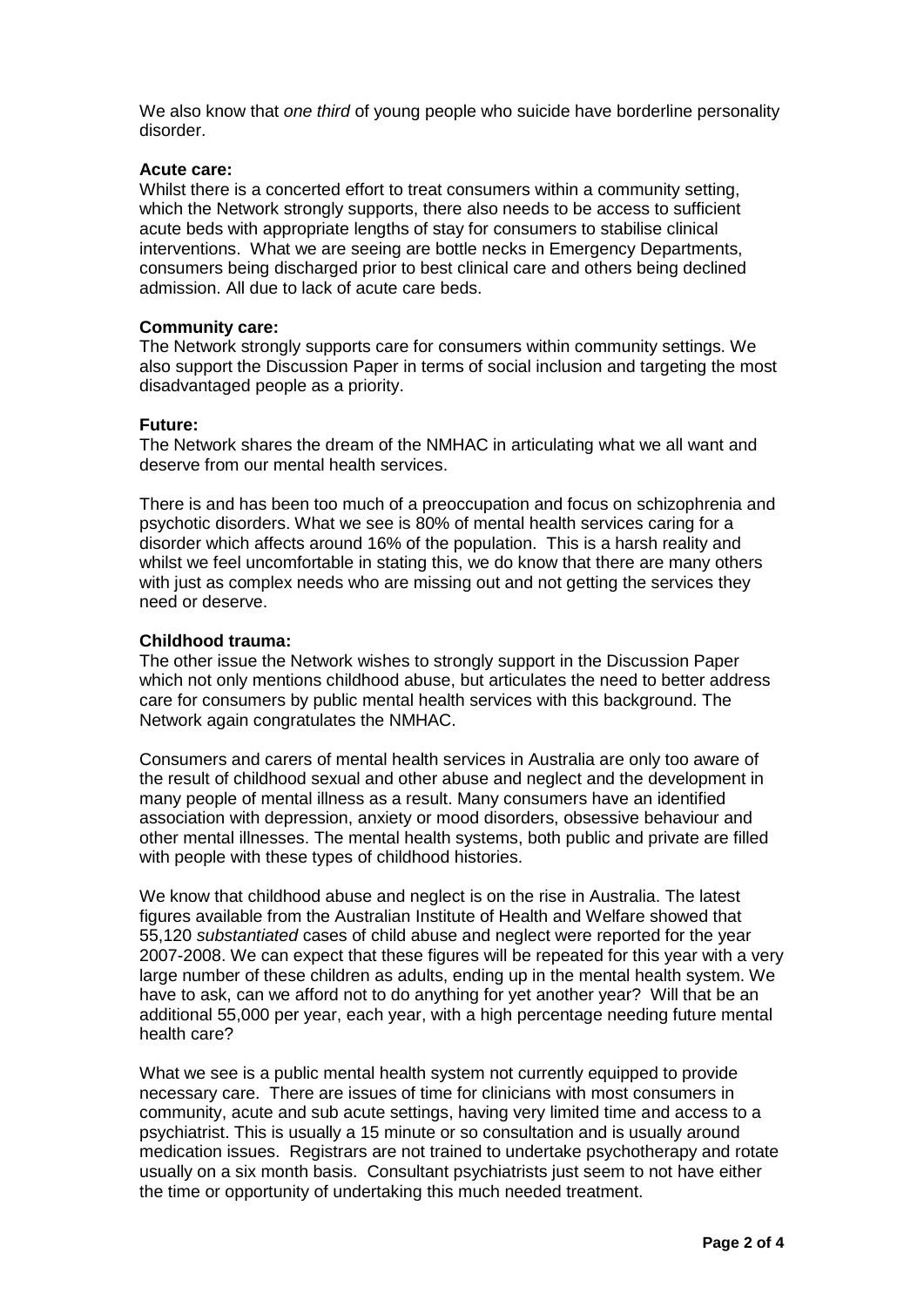There is no access to trauma informed care an issue which must be addressed if the needs of people with this history are to be treated in a clinically appropriate manner.

The Senate Community Affairs Committee Report tabled in the Australian Senate on 25 September, 2008 made the following Recommendation:

## *Recommendation 24.*

*The committee recommends that the National Advisory Council on Mental Health be funded to convene a taskforce on childhood sexual abuse and mental illness, to assess the public awareness, prevention and intervention initiatives needed in light of the link between childhood sexual abuse and mental illness and to guide government in the implementation of programs for adult survivors. The committee recommends that the taskforce report its findings by July 2009 and that COAG be tasked with implementing the necessary programs and reforms.*

The Discussion Paper in a very insightful manner, articulates perfectly the issues of life for people in Australia and the Network agrees strongly with the content. Again our congratulations to the MNHAC however more than articulation is needed and the Network wishes to respectfully ask what progress has been made by the NACMH on this issue?

## **Australian Governments:**

The Network strongly supports the view that all levels of Government must ensure that any decision made must first assess the mental health impact of people who will be the recipients of any new initiatives, policies, programs or changes.

We believe this is a critical point which we have not seen articulated previously.

### **Risk:**

We have seen increasingly in Australia mental health services moving away from assessment of individual clinical or other risks to the consumer to a mentality of risk containment within facilities. High walls, enclosed nurses stations some newer buildings with security glass and we have to ask, are we returning to the dark days of past institutions? We believe this is a tragedy and if the mental health system is taking this fundamental shift, why are we not surprised that the Australian community also feels the same?

We certainly support de-instutionalisation but believe the mainstreaming of mental health services has been counter-productive to its intent. Rather than people in a mental health crisis being treated and cared for within an emergency department of a mental health service staffed by mental health clinicians, people are now attending general emergency departments. This is now adding to the stigma and discrimination of people with a mental illness. We are seeing the increase of aggressive behaviour attributed to mental illness and the increasing use of restraint, seclusion and security guards. Not at all in the best interest of mental health consumers or the general public more broadly.

#### **Conclusion:**

The Network agrees that the health system currently does work in 'silos' Legislative changes have occurred within the private sector which now allow health insurers a greater opportunity to fund services outside of the hospital setting previously know as 'admitted patient' basis. Broader health cover can give consumers greater opportunities of accessing mental health services within the community – health insurers must embrace this opportunity more rigorously.